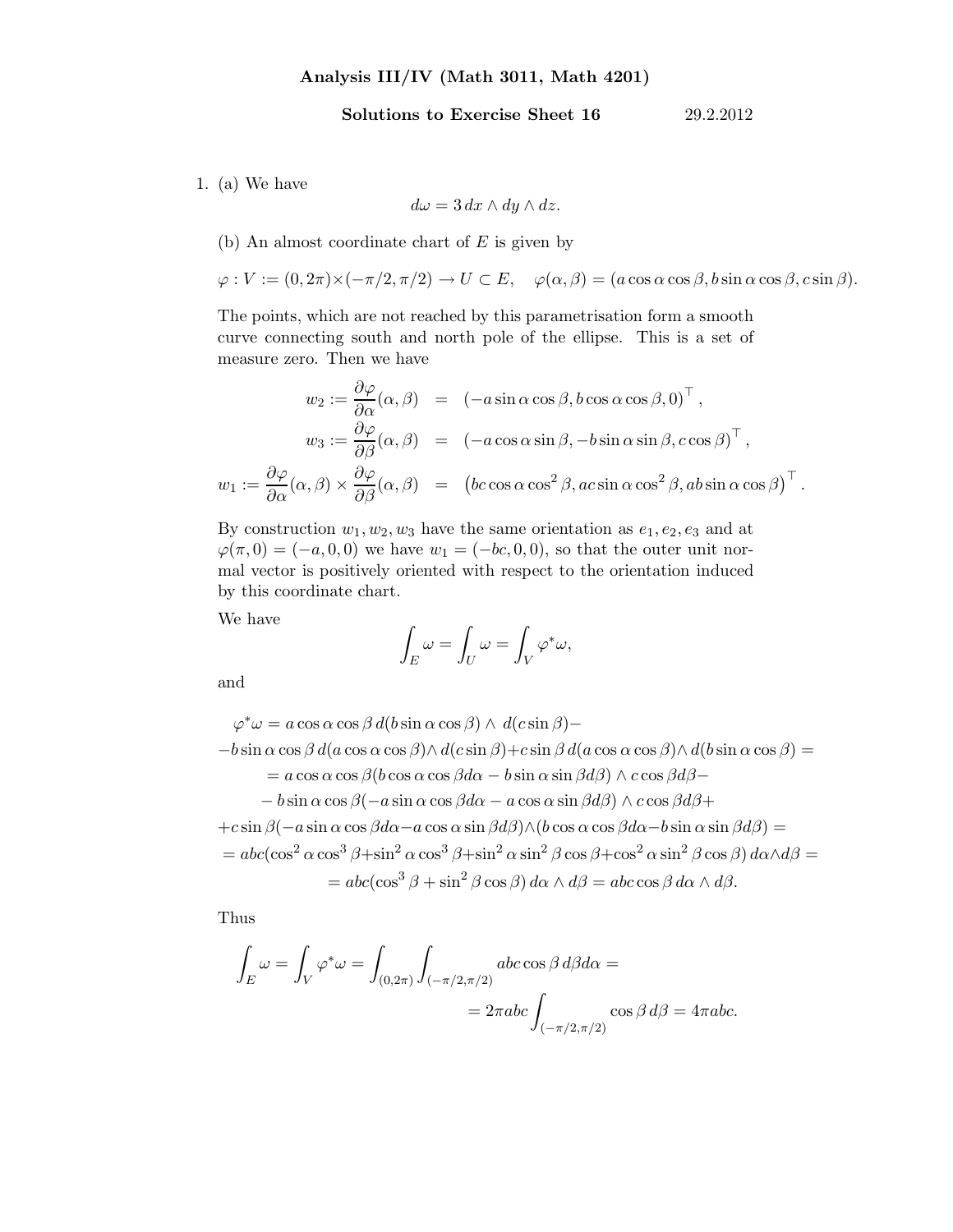2. We use in our arguments the abbreviations  $I = (i_1, \ldots, i_k)$  and  $J =$  $(j_1, \ldots, j_{k-1})$ . Note also that the definition of  $i_t$  implies  $Di_t(x)(v) = (0, v)$ and

$$
dt(Di_t(x)(v)) = dt(0, v) = 0,
$$
\n(1)

since t is the first coordinate in  $(t, x_1, \ldots, x_n)$ .

(a) By linearity, it suffices to prove the formula in (a) only for  $\eta = f_I dx_I$ and for  $\eta = g_J dt \wedge dx_J$ .

Case  $\eta = f_I dx_I$ : Then  $I\eta = 0$ , by definition of I, and  $d(I\eta) = 0$ . On the other hand, we have

$$
d\eta = \frac{\partial f_I}{\partial t} dt \wedge dx_I + \sum_{i=1}^n \frac{\partial f_I}{\partial x_i} dx_i \wedge dx_I,
$$

which implies

$$
(I(d\eta))_x = \int_0^1 \frac{\partial f_I}{\partial t} \underbrace{dx_I(Di_t(x)\cdot,\ldots,Di_t(x)\cdot)}_{dx_I(\cdot,\ldots,\cdot), \text{ where } dx_I \in \Omega^k(U)}
$$
  
= 
$$
(f_I(1,x) - f_I(0,x)) \cdot dx_I(\cdot,\ldots,\cdot).
$$

Then

$$
d(I\eta)_x + I(d\eta)_x = (f_I(1,x) - f_I(0,x)) \cdot dx_I
$$

and

$$
i_1^*\eta - i_0^*\eta = f_I(1,\cdot)dx_I - f_I(0,\cdot)dx_I.
$$

Case  $\eta = g_j dt \wedge dx_j$ : Then  $d\eta = -\sum_{j=1}^n \frac{\partial g_j}{\partial x_j}$  $\frac{\partial g_J}{\partial x_j} dt \wedge dx_j \wedge dx_J$  and

$$
(I\eta)_x = \int_0^1 g_J(t,x) \underbrace{dx_J(Di_t(x))}_{dx_J(\cdot,\ldots,\cdot), \text{ where } dx_I \in \Omega^k(U)} dt,
$$

and

$$
d(I\eta)_x = \sum_{j=1}^n \left( \int_0^1 \frac{\partial g_j}{\partial x_j}(t, x) dt \right) \underbrace{dx_i \wedge dx_j}_{\in \Omega^k(U)},
$$

and

$$
I(d\eta)_x = -\int_0^1 \sum_{j=1}^n \frac{\partial g_j}{\partial x_j}(t, x) \underbrace{dx_j \wedge dx_j (Di_t(x) \cdot, \dots, Di_t(x) \cdot) dt}_{dx_j \wedge dx_j(\cdot, \dots, \cdot), \text{ where } dx_j \wedge dx_j \in \Omega^k(U)}
$$
  
= 
$$
-\sum_{j=1}^n \left( \int_0^1 \frac{\partial g_j}{\partial x_j}(t, x) dt \right) dx_j \wedge dx_j(\cdot, \dots, \cdot).
$$

This implies that

$$
d(I\eta)_x + I(d\eta)_x = 0.
$$